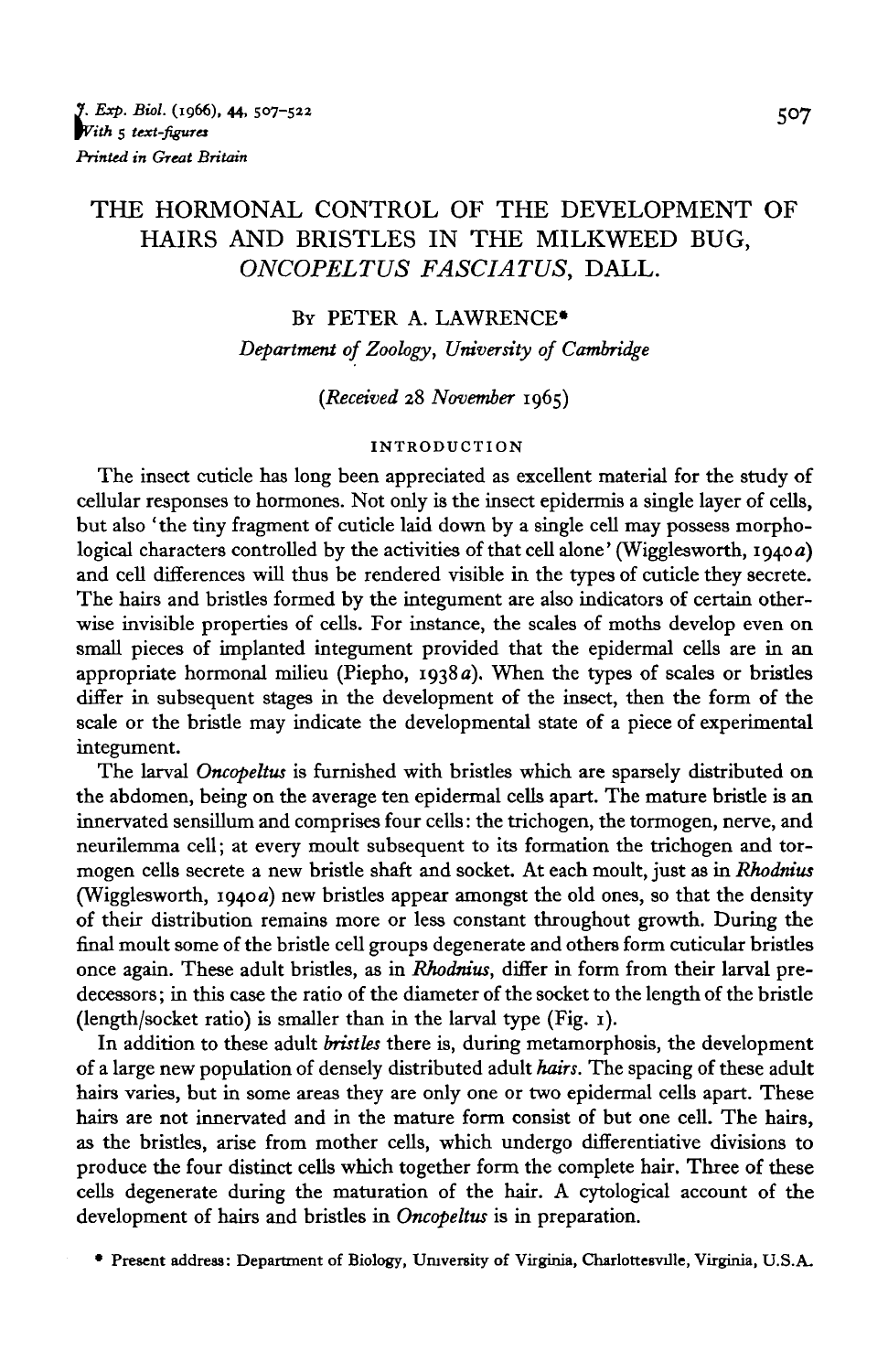#### PRELIMINARY EXPERIMENTS

One might expect the genesis of adult hairs to be one facet of the general metamorphosis occurring during the last moult. As metamorphosis is initiated by the presence of the moulting hormone, coupled with the absence of the juvenile hormone (JH) it is this hormonal milieu which might be expected to stimulate the epidermis



Fig. i. The relationship between the length of the bristle and the socket diameter, in larval (empty circles), adult (full circles) and intermediate (half-filled circles) bristles.

to differentiate adult hairs. To check on this hypothesis cockroach corpora allata, known to be a source of JH, were implanted into 5th-stage larvae of *Oncopeltus.*

The results were similar to those reported by Wigglesworth (1936) who did equivalent experiments on *Rhodnius.* Following upon the implantations, some 6th-stage larvae were produced which bore a normally distributed population of larval bristles including ones which had developed during the supernumerary moult. There were also adult individuals with only a patch of larval cuticle and larval bristles over the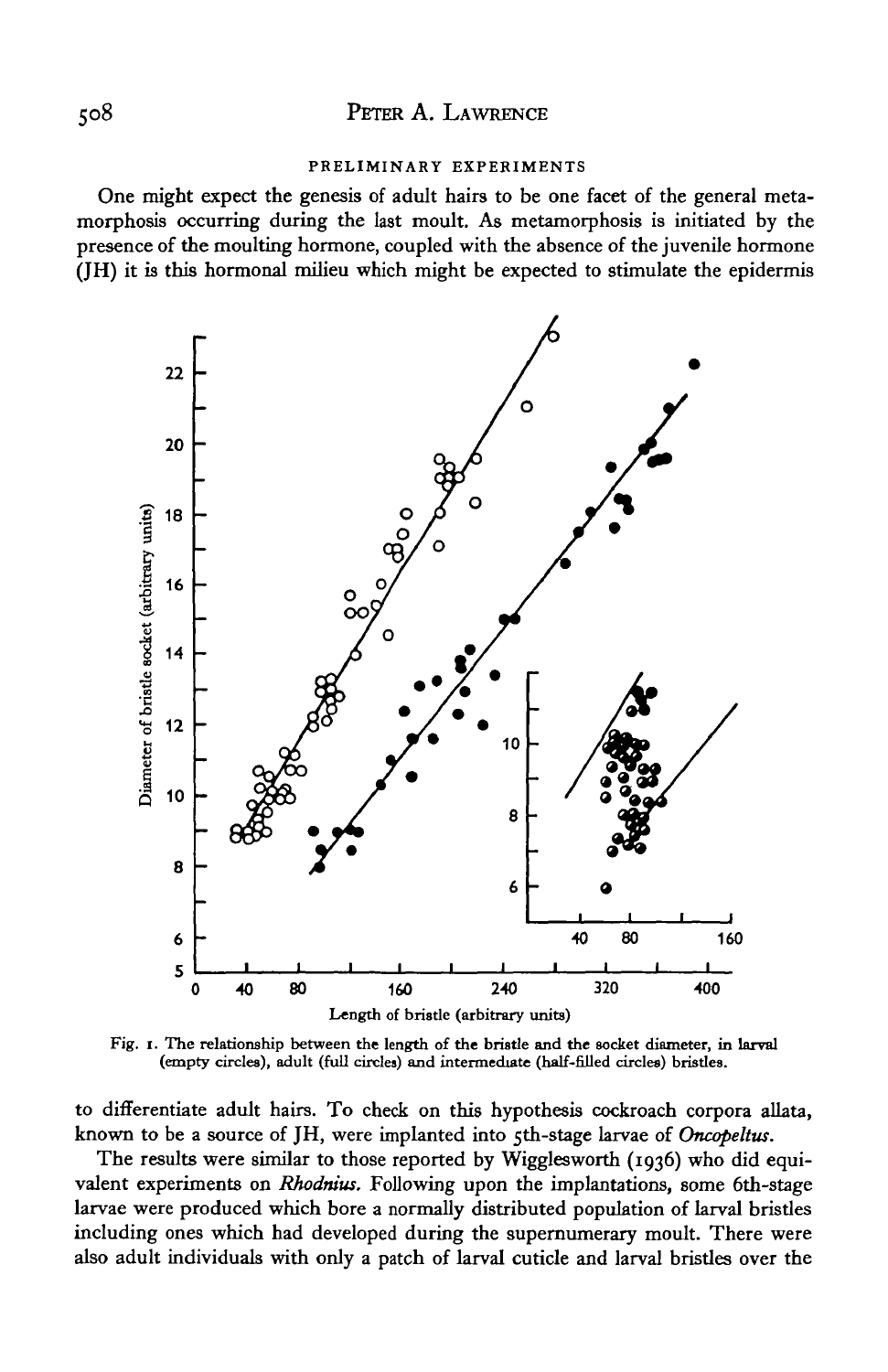implanted organ. In the latter case, in between the normal adult cuticle and the fully larval cuticle there was a region which had intermediate characteristics. In this area there was a mosaic of cells some of which were covered by cuticle of the adult type and others by cuticle of the larval type. Some cells, however, produced a cuticle with a surface pattern intermediate between the larval and adult types. In the whole of this region there were innervated bristles which not only had an intermediate length/socket ratio, but occurred in a density between those of the larval bristles and the adult hairs. These bristles will be referred to as adult/larval bristles. The results of these implantation experiments suggested that the system of hairs and bristles in *Oncopeltus* could be made useful in an exploration of the reaction of the integument to hormones. Accordingly grafting experiments were designed to pursue the effects of the moulting and the juvenile hormones on the epidermis of certain larval stages and more particularly, of the adult.

#### METHODS

Pieces of integument from  $200 \mu - i$  mm. square were cut from a donor animal. Sternal tissue was always used and the grafts were transplanted into a hole in the tergites of the host, which was prepared with pieces of new razor blade and iridectomy scissors. The host insect was anaesthetized by drowning for 10-20 min. in water (Novak 1951). No antibiotics or sealing material were found to be necessary. The rate of survival from these operations depended far more on the state of the culture than the damage inflicted on the host. It was found that isolating each generation of eggs from the parents and rearing the larval insects in separate sterilized containers kept the infestation of intestinal parasites (such as *Leptomonas* species) down to a low level. Survival rates were  $95\%$  from transplantations in which 5th-stage larvae, reared in this way, were used as hosts. When younger hosts were employed survivals were lower (4th, 70%; 3rd, 30%; 2nd, 15%) and this was due mostly to the mechanical difficulties which beset these small insects at ecdysis as a result of the relatively large size of the grafts.

All transplantations involved wounding which was localized to a minimum depth of five cells along the boundary of the hole in the host and the peripheral area of the graft. All the reactions to wounding which Wigglesworth (1937) observed in *Rhodnius* have been seen on this border; activation spreads further and usually affects all the cells of the graft, and cell division and migrations are, at best, localized around a fairly narrow region. Cells which are severely affected by wounding do not produce normal cuticle and instead form a thin wound cuticle. As reported by Wigglesworth this wound cuticle is quite distinct from either adult or larval cuticle. It is uneven, thin, and often, when produced by cells which normally form black cuticle, unpigmented. Recent work has shown that, unlike normal cuticle, wound cuticle has no lamellae (Lai-Fook, personal communication). Usually no hairs or bristles are found in wound cuticle and no new bristles or hairs differentiate from amongst cells which have been severely affected by wounding.

Sternal integument is pigmented in the adult, is furnished with a high density of hairs and is distinguishable from the hosts' unpigmented tergal cuticle in both larvae and adults. Following upon wound healing the source of each cell can be deduced from the type of cuticle it secretes. It had been earlier shown (Wigglesworth, 1940 $a$ ;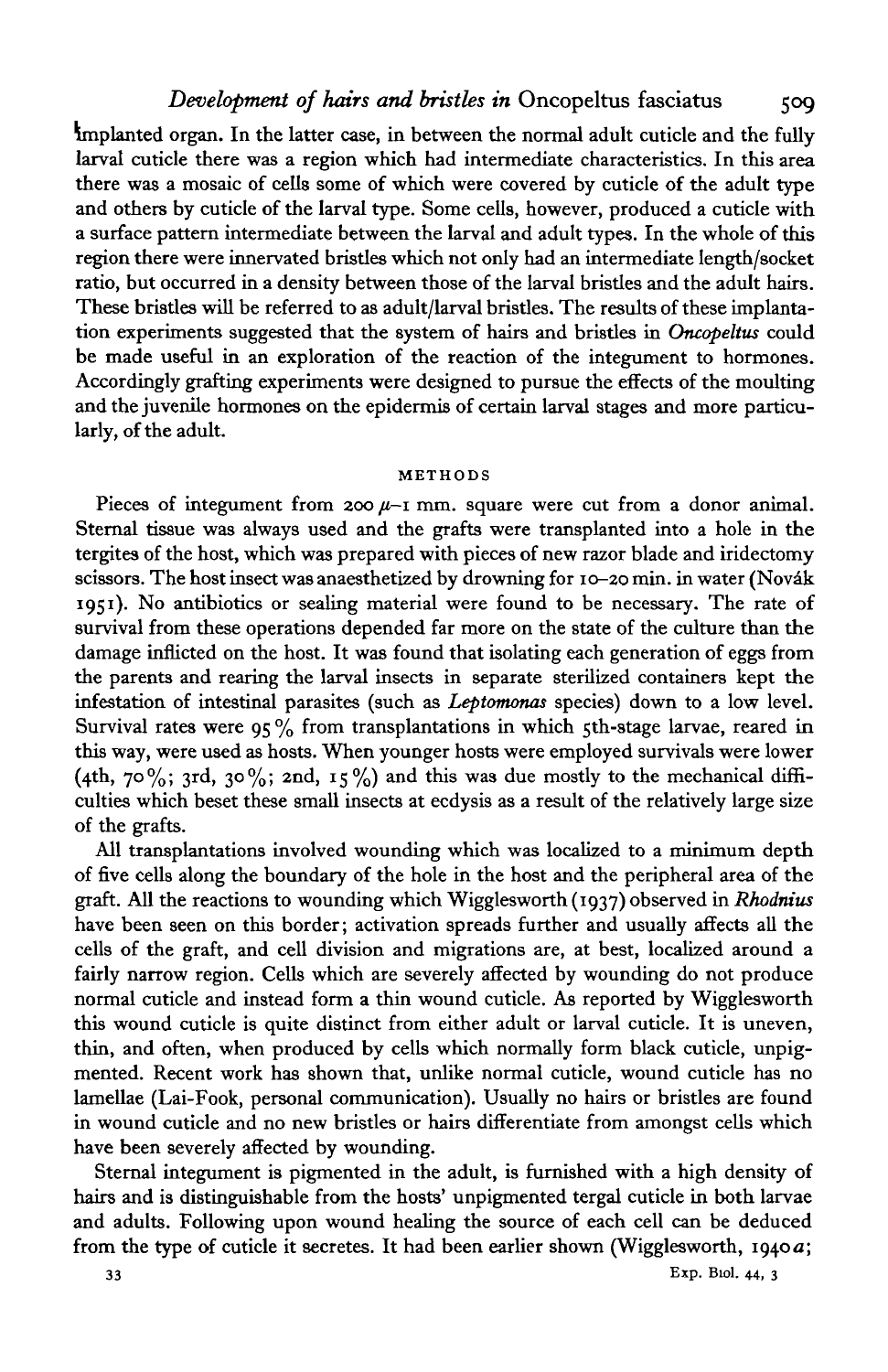Kühn, 1949) that transplanted cells, or cells caused to migrate by wounding, retained their individual pattern characteristics. The grafted cells could thus be identified; examination ruled out the possibility that the cells of the transplant had been infiltrated or replaced by host cells from the neighbouring epidermis.

When the experimental animal underwent more than one ecdysis, records of the intervening moults were provided by the exuviae which had all the cuticular vestiges of those hairs and bristles which had been present in the previous instar.

Unless otherwise stated, more than ten successful experiments of each type were completed.

#### RESULTS

#### 1. *Timing experiments*

Studies have not previously been undertaken to discover when exactly in the moulting cycle a piece of donor tissue becomes too old to be synchronized with the moulting cycle of the host. In order to determine this, experiments were conducted in which grafts were taken from 5th-stage larvae (whose integumental remnants were fixed in order to determine the exact physiological age of the donor) and transplanted on to young 5th-stage individuals which were at the very beginning of their moult cycle (less than 10 hr. old). The moulting cycle lasts 150 hr. from ecdysis to ecdysis in the 5th-stage larva at 29-5° C.

It was found that when donor animals were at any stage up until the production of moulting fluid (90 hr.) no further development occurred in the donor tissue, until the host animal reached a similar stage; from this point development proceeded exactly synchronously in the host and graft tissues. The process of hair outgrowth, which lasts but  $4$  or  $5$  hr., was always at an identical stage in host and graft even when the original age difference had been as much as 80 hr.

On the other hand, donor animals in which the epicuticle had been completed always produced transplants which moulted autonomously. After this first autonomous ecdysis the transplants went on to moult again with the host, so that the adult which resulted had two cuticles over the grafted area. The period between the production of the moulting fluid and the completion of the epicuticle is about  $15-20$  hr. and when grafts were taken from donors during this physiological period, a partial cuticle was cast off by the transplant before it went on to moult with the host. When either a partial or a complete cuticle had been formed by the transplant, it then behaved in its second ecdysis as if it were the next instar. In the present experiments the first cuticle formed bore partial or complete hairs as in an adult, but the second cuticle formed bore no hairs, as in a piece of adult integument caused to moult again (Expt. I; p. 511). These experiments showed that minor differences in the age of host and transplant were not likely to affect the results of other grafting experiments.

#### 2. *Grafts between larval stages*

When transplants were taken from  $\tau$ th-stage individuals and placed on either 4th-, 3rd-, or 2nd-stage hosts, the transplant never underwent its presumptive metamorphosis. Instead it responded to the hormonal stimuli current in the host and produced another larval cuticle with the host. Some new bristles developed on the graft and these were always larval in character. When the host underwent its metamorphosis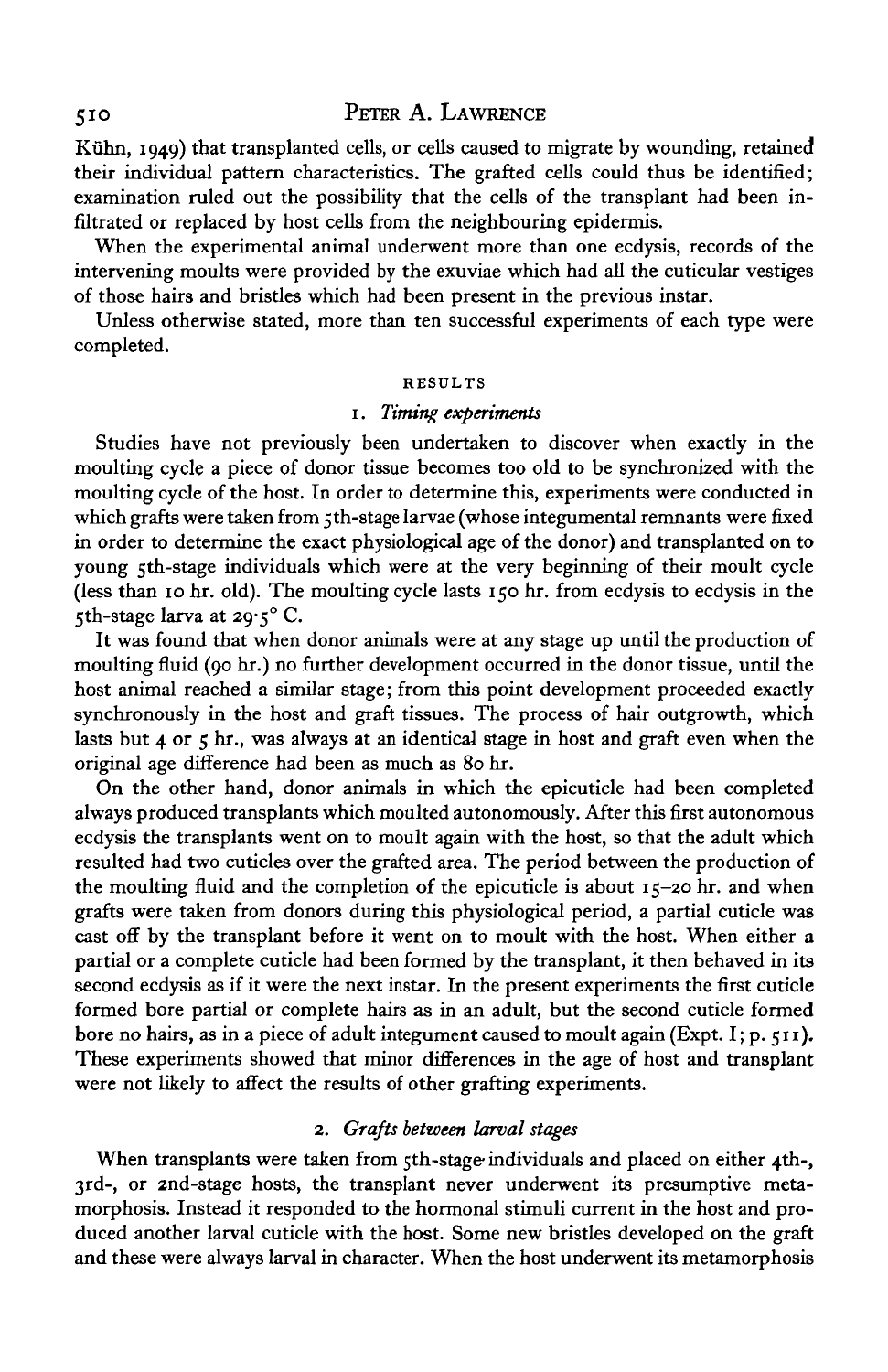the graft did also and formed a typical area of sternal adult cuticle on the tergite of the host.

When the transplant was taken from 1st-, 2nd-, 3rd-, or 4th-stage donors and transplanted on to 5th-stage hosts the integument always metamorphosed with the host. The metamorphosis was complete in the grafted tissues; the adult cuticle formed had all the characteristics of normal adult sternal cuticle and the hairs which differentiated from the epidermal cells were typically adult in form and density. Any bristles had the adult length/socket relationship.

## 3. *Grafts in which adult tissue was employed*

Expt. I. Adult integument onto 5th-stage larvae (Fig. 2).

When young adult tissue was transplanted onto a 5th-stage larva the epidermis became activated and formed a new cuticle. At the periphery of the graft wound cuticle was secreted. The form of the central integument differed from typical adult cuticle being pigmented but rather uneven in thickness, with no adult hairs. Some of the bristles were secreted once again, and in this case the bristles formed had an adult length/socket ratio.

This grafted cuticle was removed from the host and then regrafted onto another 5th-stage larva, when the transplant was found to moult once again with the host and produced the same kind of cuticle as previously. The number of persistent bristles decreased and in no case were new bristles or hairs developed. This transplantation experiment has been extended to a third supernumerary moult and in one case to a fourth supernumerary moult. No bristles persisted on the transplants which had moulted three times and the area of wound cuticle increased at each successive transplantation.

Expt. II. Adult integument onto 4th-stage larvae (Fig. 2).

After a single moult (host moulted from 4th to 5th) the appearance of the integument differed in no major way from that after a moult in the 5th-stage host although pigmentation was possibly more reduced at the periphery of the transplant.

After a second moult, however, the transplanted epidermis secreted a typical adult cuticle, which bore adult hairs in the normal density as well as some adult bristles. Except at the margin, where signs of wounding were evident, the cuticle was pigmented. Since all but one of the cellular complement normally required to form each old hair had degenerated, the new hairs had probably arisen by means of a new wave of differentiative divisions. Indeed, such divisions have been observed in material fixed at the appropriate moment in the moult cycle.

This experiment was extended by grafting the transplanted integument from the adult onto another 4th-stage host. Once again a new population of adult hairs was formed during the metamorphosis of host. *This was the third time that these epidermal cells had produced hairs by differentiation.*

Expt. III. Control (Fig. 2).

This development of a new population of adult hairs may depend either upon the tissue passing through two moult cycles free from transplantation or may in some way stem from the moult in the 4th stage. To distinguish between these two possibilities a control experiment was devised in which the previous experiment was repeated, except that an additional transplantation was interpolated. After the first moult of the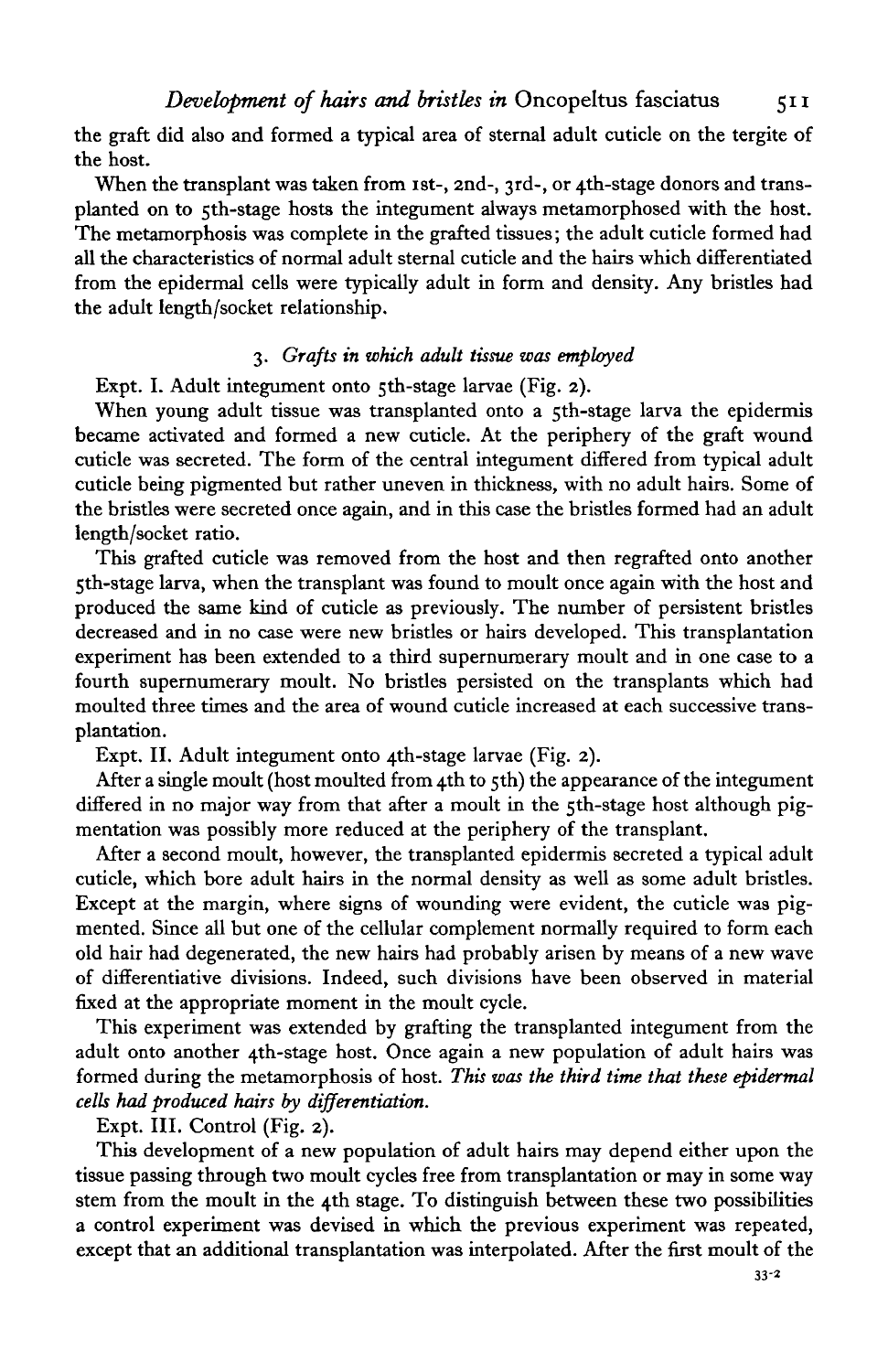

**Fig. 2. Diagram to summarize the results of transplantation Expts. I, II, and III. JH = juvenile hormone.**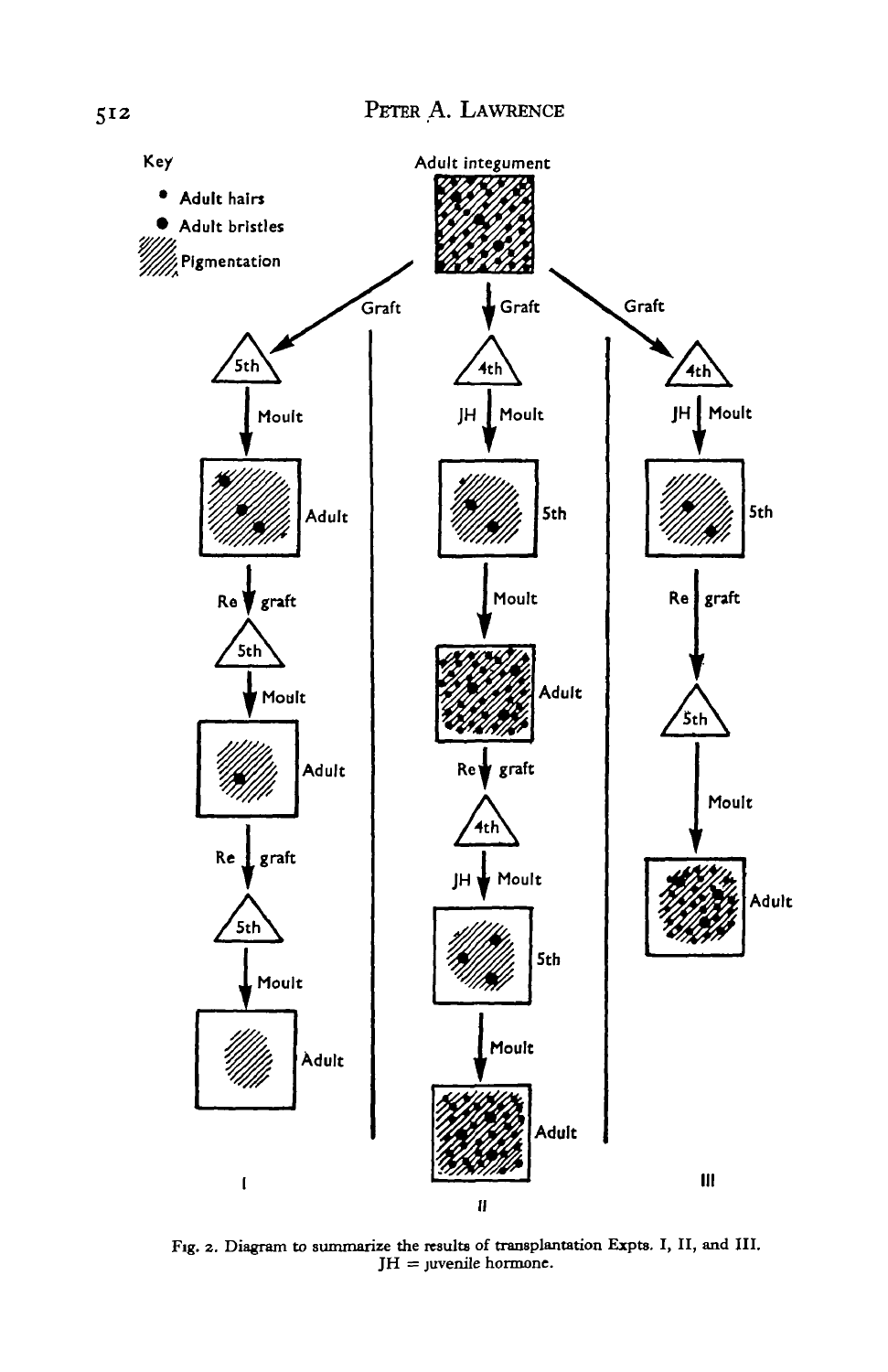host to the 5th-stage, the transplant was removed and grafted on to another 5th-stage individual. The results of this experiment were identical to the results of the former, except that, consequent upon the damage done by the extra transplantation, the area of wound cuticle was larger.



**Fig. 3. Diagram to summarize the results of transplantation Expts. IV. and V. JH = juvenile hormone.**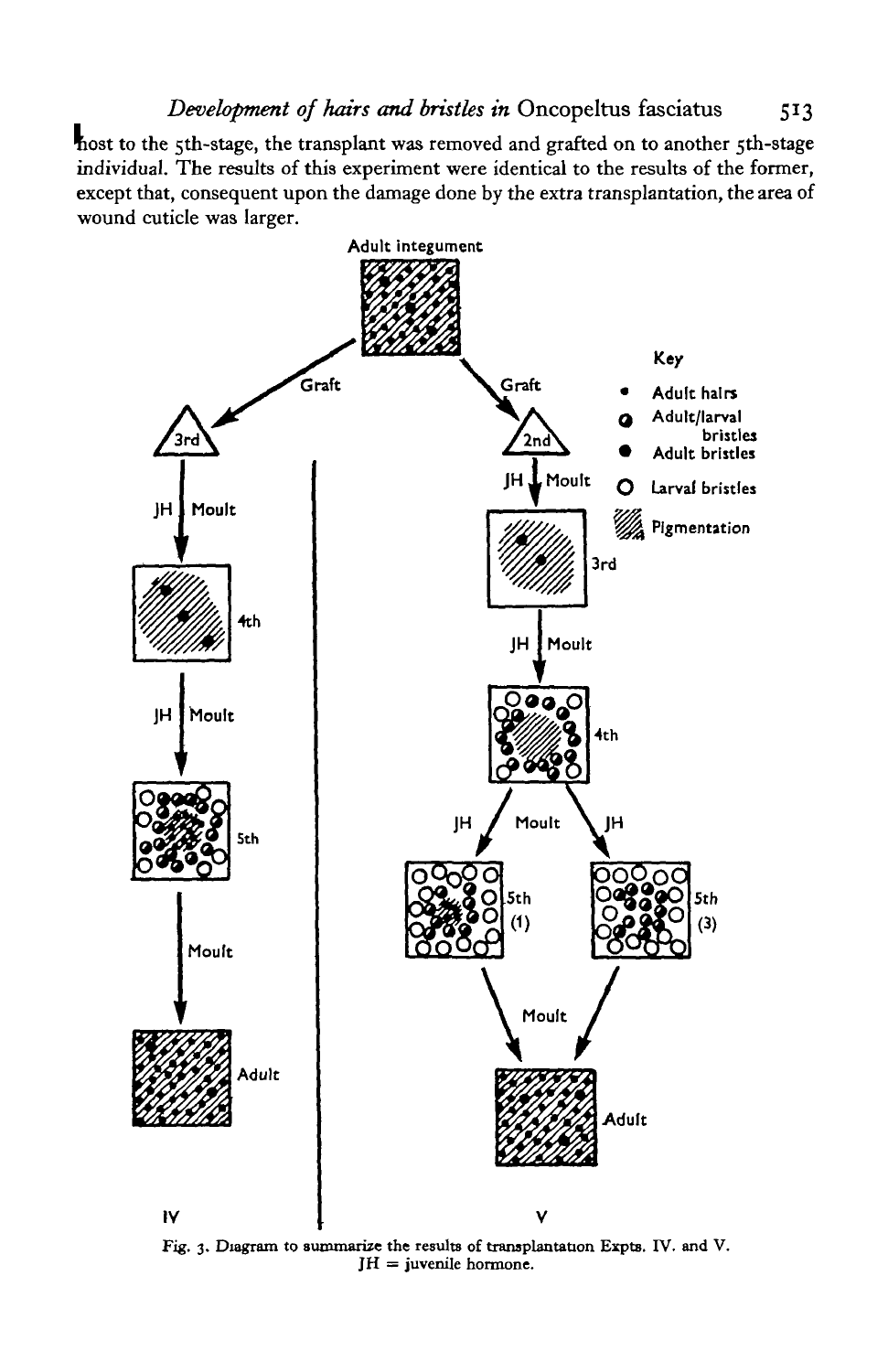Expt. IV. Adult integument onto 3rd-stage larva (Fig. 3).

After the first moult (host moulted from 3rd to 4th) the integument was as in Expt. II.

After the second moult, in which the host reached the 5th stage, the grafted integument had a very complex appearance (Fig. 4). In a central area of pigmented cuticle there was a dense population of *adult hairs.* Just inside the thin peripheral boundary



Fig. 4. Camera lucida drawing of transplant in the 5th-stage host (Expt. IV): empty circles, larval bristles; half-filled circles, adult/larval bristles; small filled circles, adult hairs; larger filled circles, adult bris

of wound cuticle there were a few widely spaced bristles which were larval in respect to their length/socket ratio. In the zone which intervened between the two above regions, bristles were present in a density that was intermediate between those of adult hairs and larval bristles. The length/socket ratio of these bristles was also intermediate between the ratios for adult and larval bristles (Fig. 1). The more peripheral the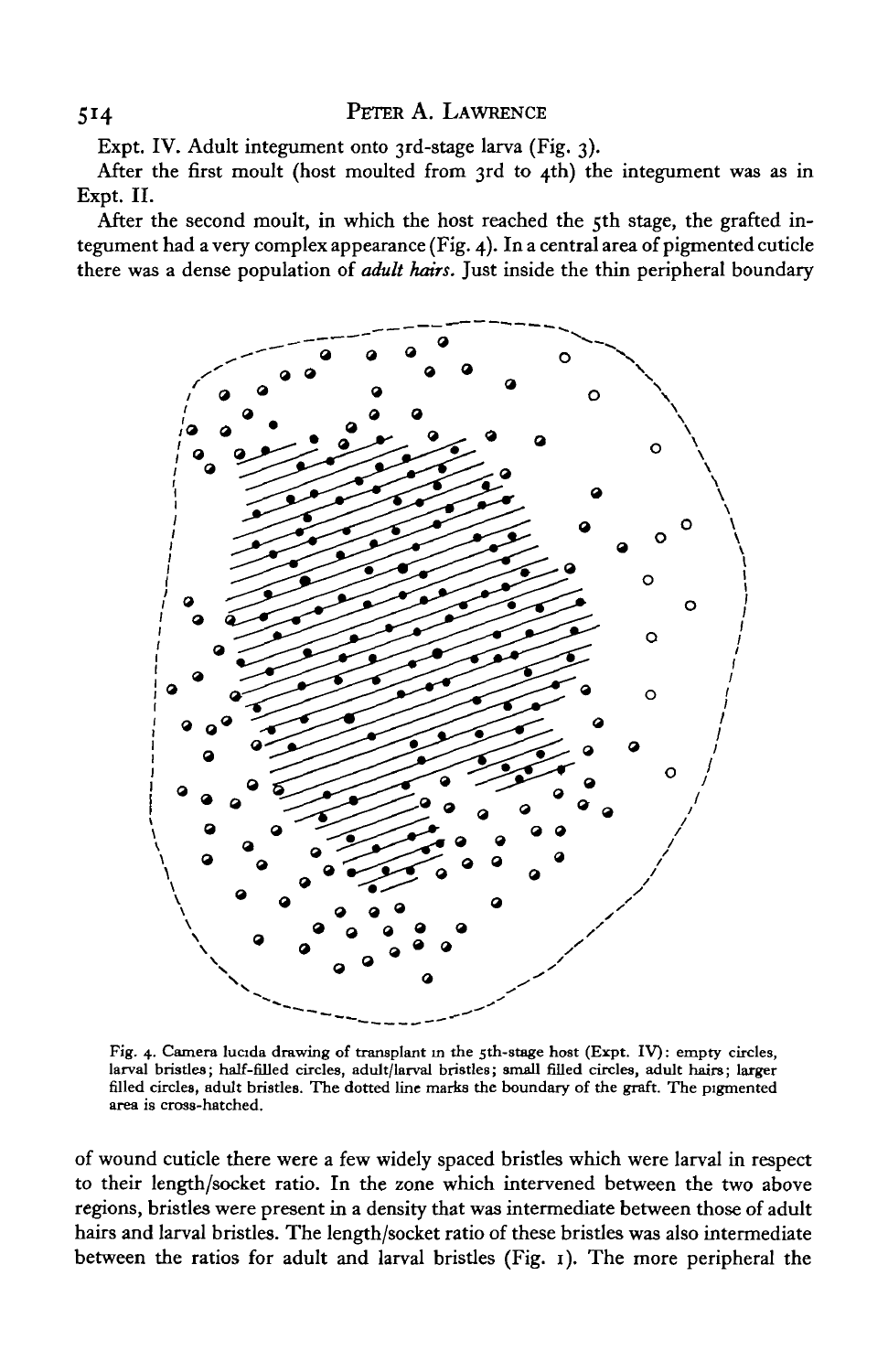*Development of hairs and bristles in* Oncopeltus fasciatus 515

bristle the more larval was it in its form and the further was it situated from its neighbours. There were occasional adult bristles amongst the adult hairs.

The final moult of the host produced a metamorphosis in the transplanted integument and the whole graft became pigmented and bore a population of adult hairs. These hairs were slightly more sparse in the central region; nevertheless, the epidermis of this area had apparently differentiated hairs during two successive moult cycles. Those bristles which persisted were found to have the adult length/socket ratio.

Expt. V. Adult integument onto 2nd-stage larvae (Fig. 2).

The small size of the host animals made these operations difficult; for while  $15\%$  of the insects survived to complete the first moult, more died from mechanical troubles at later ecdyses. However, four individuals were reared to the adult stage.

After the first moult (host moulted from 2nd to 3rd) as before there was a central pigmented area and one or two adult bristles were reformed.

After the second ecdysis, in which the host reached the 4th stage, there was a peripheral population of adult/larval bristles and a central pigmented area. *There were, however, no adult hairs in this area.*

In the 5th-stage larva, in three instances, the grafted integument bore no adult hairs, and the whole area was covered with larval and adult/larval bristles, the former being nearer the periphery than the latter. In one individual there was, situated in the centre, a small pigmented patch and here and there were some unmistakeable adult hairs in high density.

When the host underwent metamorphosis the transplant did also and produced a typical adult cuticle with adult hairs.

#### DISCUSSION

The formation of types of cuticle and bristles intermediate between larval and adult has been noted before (Wigglesworth, 1936). It is not known whether the formation of such structures indicates that the cells are intermediate between larval and adult at the time when the structures were formed or whether it means that during the time of formation of the bristles or the cuticle, the cells were for part of the time 'adult' and for part of the time 'larval'. Electron microscopic observations have shown that the folding of the epicuticle is primarily responsible for the microsculpture of the cuticle, and although numerous individuals fixed at about this stage have been examined, no instances of intermediate folding have been discovered. Accordingly, the process is assumed to occur suddenly, and if this is so then the intermediate type of cuticle is produced because the cells are in an *intermediate condition* at the time of secretion of the epicuticle.

The timing experiments reveal that the degree of regulation possible between host and transplant is considerable. To achieve this, powerful feed-back mechanisms must obtain between the endocrine organs and the cells and between the cells themselves. Yet there would appear to be an important turning point at the time of moulting fluid secretion. After this moment the transplanted integument can no longer be directly regulated to moult with the host; it is a further ' critical period' for the epidermal cell.

The grafting experiments between larval stages parallel similar experiments performed with implants or transplants by Piepho (1938b, c) and Bodenstein (1953). In all their results, when young donors were used, the metamorphosis of the graft only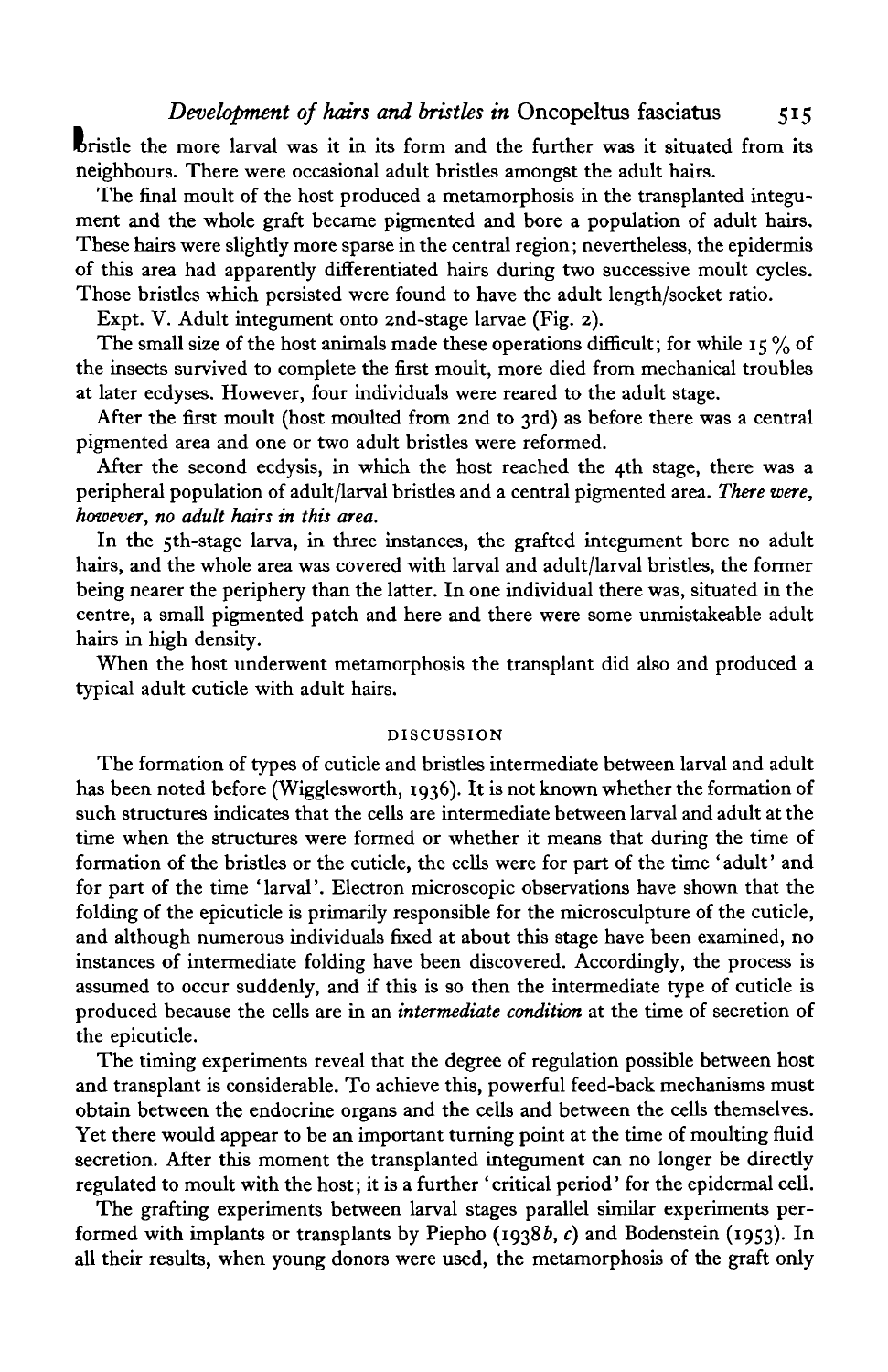occurred with that of the host, and never autonomously. Many supernumerary larva? moults could be undergone by the integument, or conversely premature metamorphosis was possible even with ist instar material (Wigglesworth, 1934). In the present experiments differentiation of the adult hairs appears to be but one character associated with metamorphosis.

In the following section of the discussion the main points emerging from those transplantation experiments in which adult donor material is used will be discussed in turn, each point being recapitulated before it is considered.

1. (The epidermal cells can, by means of differentiative divisions, develop a second population of adult hairs.)

The differentiation of a second population of adult hairs provides conclusive evidence that they develop from cells which are homogeneous in respect to their capacities to form hairs, and that the cells which remain retain the capacity not only to differentiate into hairs but to form them in the correct density. This result, thus lends support to Wigglesworth's (1940 a) hypothesis that in *Rhodmus* any epidermal cell sufficiently distant from an extant bristle can become determined as a bristle mother cell, absorb some essential growth substance from the cells around and thereby inhibit the development of new bristles in its vicinity. Every cell thus has the potency to develop into a bristle. Whether this kind of system applies to scale development is still in doubt for it has been suggested that a system of restricted potency, rather than such a determination by distance, does indeed operate in scale formation in the Lepidoptera (Henke, 1947). Henke formulated his 'law of compensation' *(Kompensationsprinzip)* to explain certain inverse correlations he found in *Ephestia* between the size of the scales and the number of epidermal cells which intervened between those scales. He found that counts agreed with the assumption that at an early stage of wing development all cells are scale-epidermal mother cells which undergo a division in which a growth factor is partitioned amongst the two daughter cells. This growth factor is required for the endomitosis and the cell divisions of the scale mother cells and the epidermal cells respectively. At the division of the scale-epidermal mother cell the growth factor can be shared out in different proportions between the two daughter cells, so that where scales are large (with a ploidy of  $32n$ ) they are interspersed with a few epidermal cells ( $2$  of  $2n$ ) and where scales are small  $(4n)$  they are interspersed with many epidermal cells (16 of  $2n$ ). It is still disputed whether Henke's law of compensation adequately explains the scale pattern in *Ephestia.* The theory has been criticized by Smolka (1958) who found that his counts of scales and cells were not properly in accord with it. Lipp (1959) defended the theory but conceded that there are epidermal cells *(Zwischenepithelzellen)* distributed amongst the others to which the theory does not apply; this concession, it seems to the writer, undermines the basic evidence for the theory she is attempting to defend. Certainly no such system exists in *Oncopeltus,* where for the moment one can hold a much simpler view of determination. Microspectrophotometric measurements of the DNA have shown that in *Oncopeltus* there is no polyploidy in the nuclei of the bristle-forming cells.

Piepho & Meyer (1951) studied implants of integument of *Galleria* which had undergone one metamorphosis and produced one population of scales and found that, after moulting in a second larval host, they could produce a second population of scales when that host underwent metamorphosis. As they could see no differentiative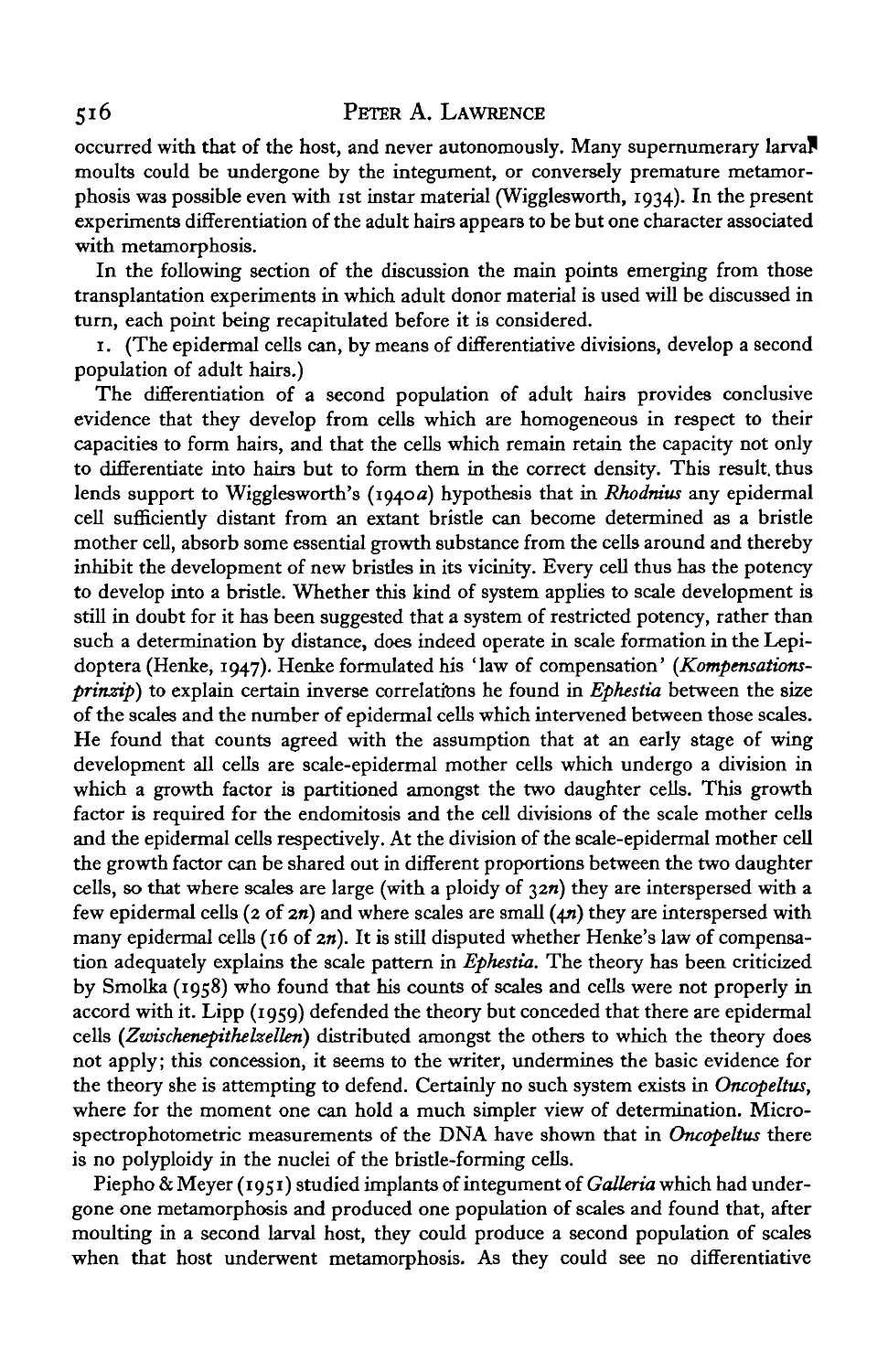## *Development of hairs and bristles in* Oncopeltus fasciatus 517

divisions they concluded that the scale cells remained inactive during the supernumerary larval and pupal moults but resecreted scales during the second metamorphosis. Piepho (1947) had earlier investigated the development of integumental implants of *Galleria* in older last instar hosts. He found that, after a certain critical stage in the hosts' moulting process, the implants could no longer be induced to produce scales. Wiedbrauck (Meyer) (1953) took integumental implants which had already undergone a metamorphosis, and implanted them into older larvae which were past this critical stage; unlike normal implants, these implants produced a second population of scales. This experiment provided further evidence that these secondary scales developed from scale initial cells which had persisted, but not functioned, throughout the supernumerary larval and pupal moults.

It seems that the situation is quite different in *Oncopeltus* where at each succeeding metamorphosis new hairs develop as a result of fresh differentiative divisions.

2. (A redevelopment of adult hairs does not depend on there being two successive moults free from transplantation (Expt. Ill) but does depend on the moult in which the host moulted from the 4th to the  $5$ th stage.)

Expt. I in which adult integument was grafted onto a 5th-stage larva, and then after the moult transplanted again onto another 5th-stage larva, differed only in one respect from Expt. III. In the latter case the adult integument passed through one moult in the hormonal milieu of the 4th stage, while in the former, two moults were passed in the hormonal milieu of the 5th stage. That adult hairs develop in Expt. Ill and not in Expt. I shows that this development depends on the moult in the 4th stage. We may assume that the difference between the moults of the 4th and 5th stages is that in the former the JH is present. 'Reversal of metamorphosis' is a term introduced by Wigglesworth in 1940(6) when he discovered that adult epidermis of *Rhodnius,* when stimulated by the moulting hormone in the presence of the JH, could show at least partial recovery of the larval condition. We may tentatively adopt the hypothesis that the *capacity* to produce adult hairs is a' larval' character and its retrieval during a moult in the JH is an example of reversal of metamorphosis.

Clearly, reversal of metamorphosis has not been completed; for Expt. IV has shown that it can go so far, that typical larval bristles can be produced. We have seen that cells may occupy intermediate states between those of the larval condition and the adult condition; it now seems that this intermediate condition may result either from partial inhibition of metamorphosis, such as has been achieved by the implantation of corpora allata into 5th-stage *Oncopeltus,* or from incomplete reversal of metamorphosis.

The interesting results obtained by Krishnakumaran & Schneiderman (1964) may be discussed in connection with this point. They found that an adult male cynthia moth which had been in parabiosis with a diapausing pupa of cecropia for a long time (120 days), when caused to moult by the eventual production of ecdysone by the pupa, produced a perfect adult cuticle with scales. On the other hand, an adult male of the same species when caused directly to moult in parabiosis with a chilled polyphemus pupa, produced a scaleless adult cuticle. Normally there is JH present in the adult male cynthia moth and this, in the second experiment, caused the pupal partner to moult to a second pupa. In the first experiment Krishnakumaran and Schneiderman noted that the pupal partner metamorphosed normally and pointed out that this meant that effective levels of JH were no longer present. Although there was no JH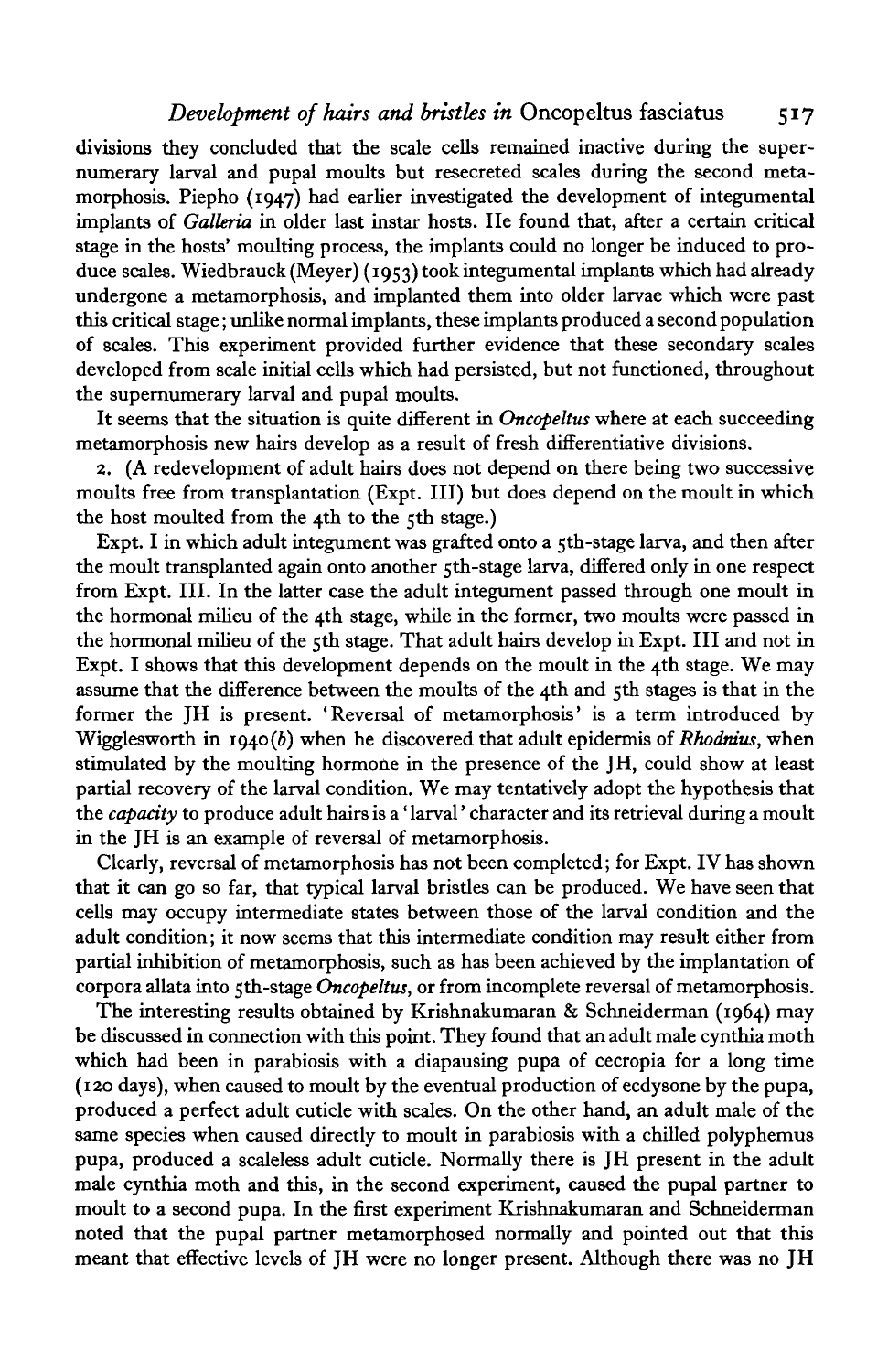still present in the haemolymph of the moulting adult in the first experiment, the adult tissues had probably been exposed to it for longer than in the second experiment. We can here make the suggestion that this long exposure to JH had worked a restricted reversal of metamorphosis sufficient to retrieve the capacity of those adult cells to form adult scales by redifferentiation. Krishnakumaran and Schneiderman indeed pointed out that a change must have occurred, but did not consider whether *this* change could have been a result of prolonged exposure to the JH itself. It would be essential to discover whether or not the second population of scales developed as a result of differentiative divisions before this hypothesis could be adopted seriously.

3. (Central areas of integument which remain adult according to the criterion of pigmentation can develop adult hairs even during a moult in which JH is present (Expt. IV)).

The development of adult hairs during the 4th stage demonstrates clearly that hair genesis is not itself a response to the absence of the JH. It must be a property of the ' adult' cells (originally caused to become adult by the absence of the JH) which, when they respond to the moult cycle which is sustained by the moulting hormone, produce adult hairs. As already pointed out, the capacity to produce adult hairs is in one respect a ' larval' character, and is retrieved by the action of JH on adult cells. How can this capacity be both an 'adult' and a 'larval' character? This apparently paradoxical situation can be resolved when it is realized that a character may be ' larval' when it is compared to the fully adult condition and yet 'adult' when compared to the fully larval condition.

4. (After two moults in a larval environment larval bristles are formed at the periphery of the transplant, and adult/larval bristles are produced near the centre (Expts. IV and V).)

The marginal cells after the second moult in Expt. IV are larval both by the criterion of pigmentation and because they produce bristles of the larval type in the typical larval density. Yet the central areas are much more adult as they produce adult hairs and pigmented cuticle. The intermediate density of the adult/larval bristles formed in the intervening areas indicates that this local population of cells was actually in a condition between the adult and the larval states at the time of bristle determination. Since the whole graft will have received the same hormonal stimuli, some factor which has sponsored the reversal of metamorphosis has evidently varied over the surface of the graft. This factor has been most potent at the periphery of the graft and has diminished in effectiveness centripetally. It is possible that this factor is connected with wound healing. We have already noted that wounding is most severe at the edge of the graft. An examination of the cells during the 3rd stage in Expt. IV reveals that, by cytological indicators, wounding extends from the periphery inwards and diminishes towards the centre, where at the middle of the transplant the nuclei show only activation, but no divisions or migration. Could it be that the cells undergoing divisions, and other changes associated with wounding, are more responsive to the JH, so that when they settle down to a new equilibrium condition they are more larval in character than their unwounded, undisturbed neighbours? Increased sensitivity of wounded cells to JH has been suggested before. Piepho (1939), in his classical work with *Galleria,* noted that reversal of metamorphosis was more immediate in those areas of integument formed by that epidermis which, undergoing considerable cell divisions,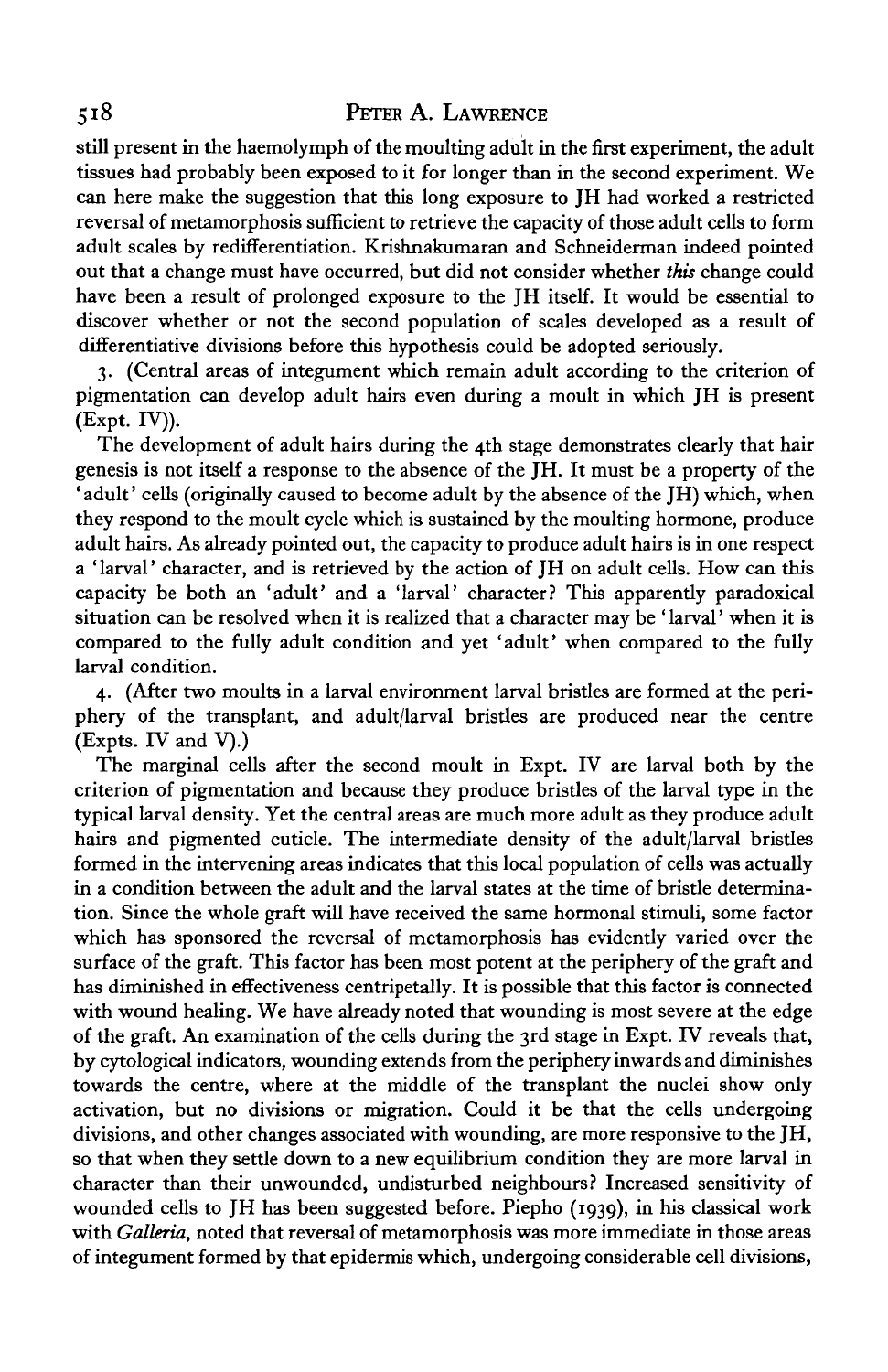grows out from the implant and migrates around to produce a continuous vesicle *(TJmwachsungshypodermis).* Schneiderman & Gilbert (1958) in their search for a very sensitive indicator for the JH, found that the regenerating cells in the epidermis of the pupal *Hyalophora* were the most responsive to minute quantities of JH. Piepho (1950) and Piepho & Heims (1952) studied this effect of wounding in greater detail, and showed that wounding with its concomitant cell divisions was indeed associated with sensitivity to the JH.

It seems very unlikely that this graded reversal of metamorphosis achieved over the surface of the transplants is due to any influence spreading slowly into the graft from the host epidermis because Piepho & Meyer's results with disconnected implants were essentially similar to those reported here.

#### FURTHER DISCUSSION: THE MODE OF ACTION OF THE JUVENILE HORMONE

There are two main views as to the ways in which the JH functions. Williams (1956, 1961) suggested that the JH is an inhibitor, a *status quo* hormone which restricts an intrinsic tendency in the cells to develop towards the adult condition. Wigglesworth on the other hand conceives the JH as the key agent which causes the cell to adopt one of two (or three) equivalent metabolic states; transformations from the larval state to the adult state, or the reverse being changes of comparable type, and degree of difficulty. He suggested  $(1964)$  that there is an 'inertia' which retards cells undergoing both reversal of metamorphosis and premature metamorphosis.

The *status quo* hypothesis, taken simply, cannot survive the observation that cells in the adult can be caused to revert to the larval state by the presence of the JH during one or two moult cycles. Observations of such a change, dependent on the JH, have now been made with the epidermis of *Rhodnius* (Wigglesworth, 1939, 19406), *Anisolabis* (Ozeki, 1959), *Oncopeltus,* and with the epidermis (Piepho & Meyer, 1951) and the midgut (Piepho & Holz, 1959) of *Galleria.*

On the other hand, studies of the integument of *Periplaneta* (Bodenstein, 1953) showed that the JH of the larval stages seemed to work no reversal of metamorphosis on the grafted adult epidermis even over as many as three moults. Williams (e.g. 1963) had never seen any examples of this phenomenon in his extensive studies of the silkmoths.

The nature of the evidence at hand thus clearly depends on the type of animal used; one nevertheless suspects that reversal of metamorphosis is such a well-documented phenomenon that if there is to be any universal theory of mode of action of the JH, it must form a part of it.

One striking point emerges from the experiments of Piepho & Meyer and those on *Oncopeltus* described above: reversal of metamorphosis takes several moults and is dependent for completion on the effects of wounding. On the other hand, metamorphosis or a second metamorphosis, is a rapid process. Reversal of metamorphosis and the second metamorphosis are strictly comparable changes since they occur in grafted tissue which has undergone the same experimental treatment. It seems that, at least in *Oncopeltus,* larval or adult/larval cells will, in the absence of the JH, develop rapidly towards the adult condition but adult cells will exhibit resistance to reversal.

There are two major ways in which differentiation may be recognized. There is first the development of morphological and chemical characteristics within cells which distinguishes them from their progenitors. Second, there is the acquisition of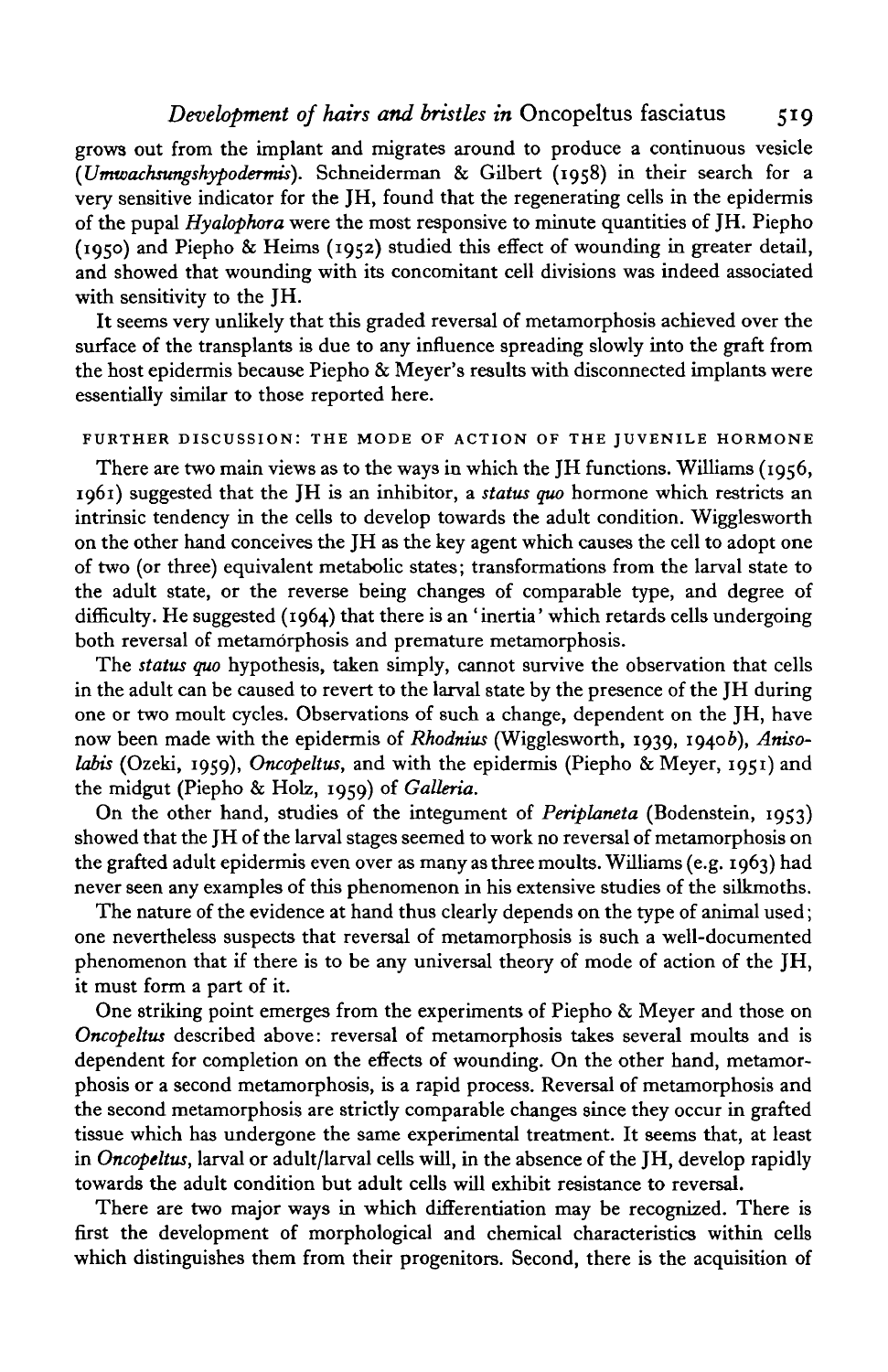a resistance to revert to the condition of their forebears or of their earlier selves; such a change of itself involves a loss of potency to develop in one direction and often in other directions also. For instance, when a hair mother cell divides and produces hair initial cells, these cells are, firstly, cytologically different from their epidermal forebears, and, secondly, they can never (apparently) revert to the parental condition. Wigglesworth (1940 a) has shown that the epidermal cell has the potency to develop into a dermal



Fig. 5. Diagram to summarize the ontogeny of the epidermal cell of *Oncopeltus.*  $JH =$  juvenile hormone;  $\overline{MH} =$  moulting hormone.

gland. However, when it becomes a hair mother cell it must lose this potency. By both the above criteria a hair mother cell is more differentiated than an epidermal cell (Fig.  $\zeta$ ).

In both structure and function adult and larval epidermal cells would seem to be of comparable cytological complexity; according to the first criterion, they are similarly differentiated. The second criterion of differentiation is more amenable to experimental analysis, and as it has been shown that, at least in *Oncopeltus,* the adult-tolarval change is more difficult than the reverse transformation; by this criterion adult cells of *Oncopeltus* are more differentiated than larval cells. Within this context we may regard the adult-to-larval change as 'dedifferentiative'. It has also been noted that this change is hastened by wounding reactions which include cell divisions. Grobstein (1959) has remarked that 'There has long been an impression that differentiation and propagation are reciprocal in some degree, that increase of one implies decrease of the other'. If this generalization applies in this case these cell divisions may also be 'dedifferentiative' in effect. Whether the JH itself brings about the juvenilization associated with the cell divisions or whether it acts only upon 'de-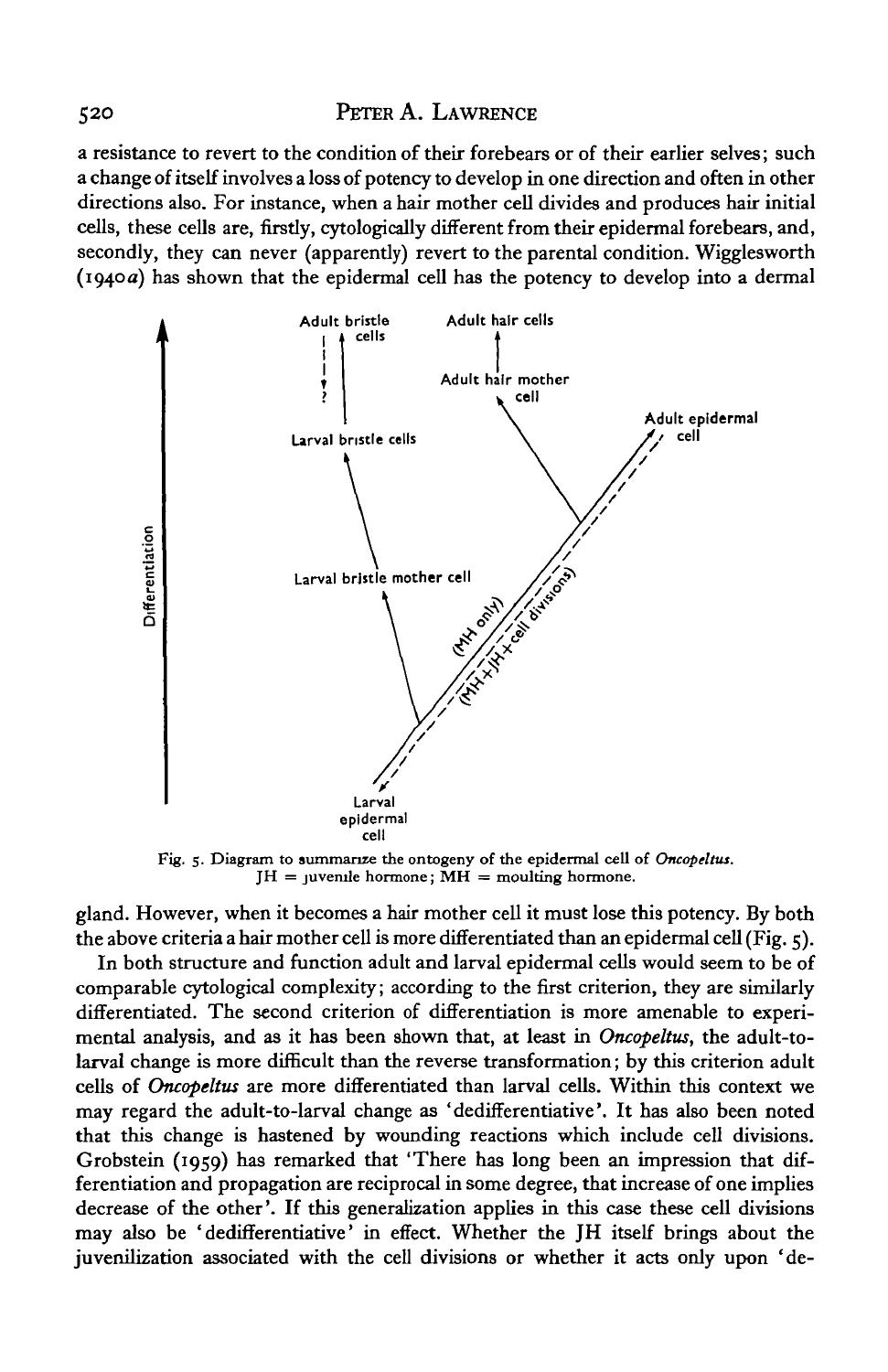### *Development of hairs and bristles in* Oncopeltus fasciatus 521

differentiated' cells rendered so by cell divisions is a moot point at this time. In either case we may postulate that the JH favours the larval stage but that its effectiveness is limited not by its mode of action, but by the state, or threshold of responsiveness, of the target cells. This threshold is, in this case, considerably lowered by cell divisions. If this threshold were to vary in different insects as it has been shown to vary in different parts of the same species (Kühn & Piepho, 1936) we would have a temporary rationale for the failure of some insects to exhibit reversal of metamorphosis in conditions which elicit the phenomenon in others.

Thus the picture which emerges draws on the viewpoints of both Williams and Wigglesworth. It is here suggested that in the ontogeny of the epidermal cell, as indeed in the ontogeny of cells generally, development to a state of' higher' differentiation occurs progressively, each step depending on local and general conditions. Development in the reverse direction is akin to 'dedifferentiation' and intervening cell divisions may be obligatory (Fig. 5).

We may finally conclude that the experiments described above reveal more about the state of the epidermal cells than about the mode of action of the JH.

#### SUMMARY

1. As in *Rhodnius,* the larval *Oncopeltus* has bristles which are supplemented at each moult. However, at metamorphosis a dense population of non-innervated hairs develops.

2. Implantation of corpora allata into 5th-stage larvae showed that the development of these hairs can be inhibited universally or locally by the juvenile hormone (JH).

3. Transplantations of integument between 5th-stage larvae of different stages in the moult cycle gave some information about the power of the host to synchronize the graft to its own moult cycle.

4. Transplantations between different larval stages showed that the grafted integument responded to the hormonal milieu of the host.

5. Adult integument was transplanted onto larvae to study the reversal of metamorphosis. It was found that the development of a supernumerary population of hairs depended on the integument passing through a moult cycle in the presence of JH.

After two moults in the presence of JH, reversal of metamorphosis was found to vary over the surface of the transplant, being further advanced at the margin. At the edge of the graft properly formed larval bristles developed, while at the centre adult hairs were formed in adult cuticle. Intermediately formed bristles were found in the intervening areas. It is suggested that reactions associated with wounding are the cause of this heterogeneous result.

6. The significance of these results in relation to other work and to theories concerning the mode of action of the juvenile hormone is discussed.

This work was done while I was a recipient of an Agricultural Research Council Studentship. I am indebted to the whole of the Insect Physiology Unit at Cambridge and in particular to Professor Sir Vincent Wigglesworth, C.B.E., F.R.S. whose writings initiated my interest in this field, and who supervised the work, and to Dr A. D. Lees who spent much of his time discussing it with me. Una Smith kindly read the manuscript.